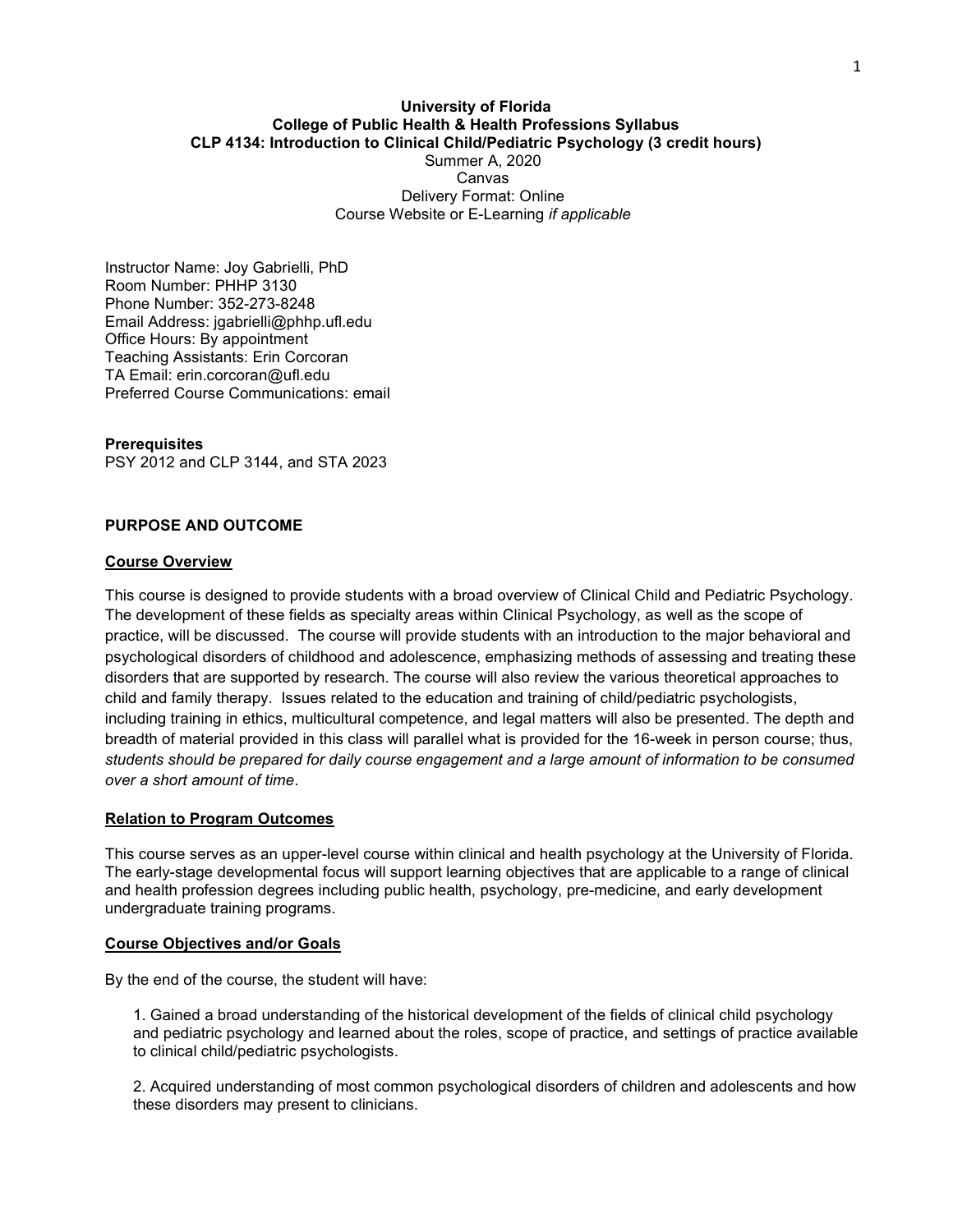3. Developed a basic knowledge of assessment techniques and common psychological treatment modalities used with children and families, with an awareness of which methods have been empirically supported.

4. Learned about multicultural considerations, ethical issues, and dealing with abuse/neglect within psychological practice.

5. Acquired an understanding of the training of clinical child/pediatric psychologists.

# Instructional Methods

This course will be conducted online via the UF Canvas e-learning system. All course content will be provided through video lectures, additional video supplements, and readings available online. To ensure student understanding and attention to material, students will participate in lecture quizzes for several modules, as well as extend learning beyond course content through Ask It/Find It assignments (see below for more information).

This is a highly structured and content-paced course, meaning that you cannot progress to the next module until you have completed the prior one. Quizzes, assignments, and tests are locked by date, so it is *critically* important that you stay up to date and complete your modules each day. Since this is an online course that is designed to be completed through the course website, it is expected that students will complete all quizzes, tests, and assignments on their own – with no outside help from others unless specifically discussed with the course instructor. There will be a few group activities built into this course, but you are responsible for your own contributions to those group activities – thus, you need to complete all tasks independently.

The format of this course will be primarily lectures, given by either the course instructor, guest lecturers or selected videos. Case presentations and video demonstrations will also be used during this course, and these materials will be made available on the course website as well. Although the size and structure of this course somewhat limits class discussions, we strongly encourage students to engage with the material presented by asking questions, posting comments and participating in Canvas discussions. Effort will be given to provide engaging and participatory lectures.

**SPECIAL NOTE:** It is important for students to note that this course is designed to provide the same amount of information that is given in the 16-week, in-person course offered in the Fall. Both courses are worth 3 academic credits, and thus, should contain the same amount of content and grading requirements. Therefore, the pacing of information is quite rapid with *daily* student participation required. Please balance this information with the amount of other activities you have planned during this Summer A semester.

# DESCRIPTION OF COURSE CONTENT

| Module | Date(s) | Topic(s)                                        | Readings           |
|--------|---------|-------------------------------------------------|--------------------|
|        | May 11  | <b>Course Introduction &amp; Basic Concepts</b> | Mash & Wolf: Ch1   |
| 2      | May 12  | History of Clinical Child/Pediatric Psychology  | Mash & Wolf: Ch 1  |
| 3      | May 13  | Introduction to Assessment & Developmental      | Mash & Wolf: Ch 4  |
|        |         | Considerations                                  |                    |
| 4      | May 14  | Intervention                                    | Mash & Wolf: Ch 4  |
| 5      | May 15  | <b>Autism Spectrum Disorders</b>                | Mash & Wolf: Ch 5  |
| 6      | May 18  | <b>Intellectual Disability</b>                  | Mash & Wolf: Ch 5  |
|        | May 19  | <b>Anxiety Disorders</b>                        | Mash & Wolf: Ch 11 |
|        | May 20  | <b>Anxiety Disorders</b>                        | Mash & Wolf: Ch 11 |
| 8      | May 21  | <b>Mood Disorders</b>                           | Mash & Wolf: Ch 10 |

## Topical Outline/Course Schedule (readings subject to change per Instructor's planning)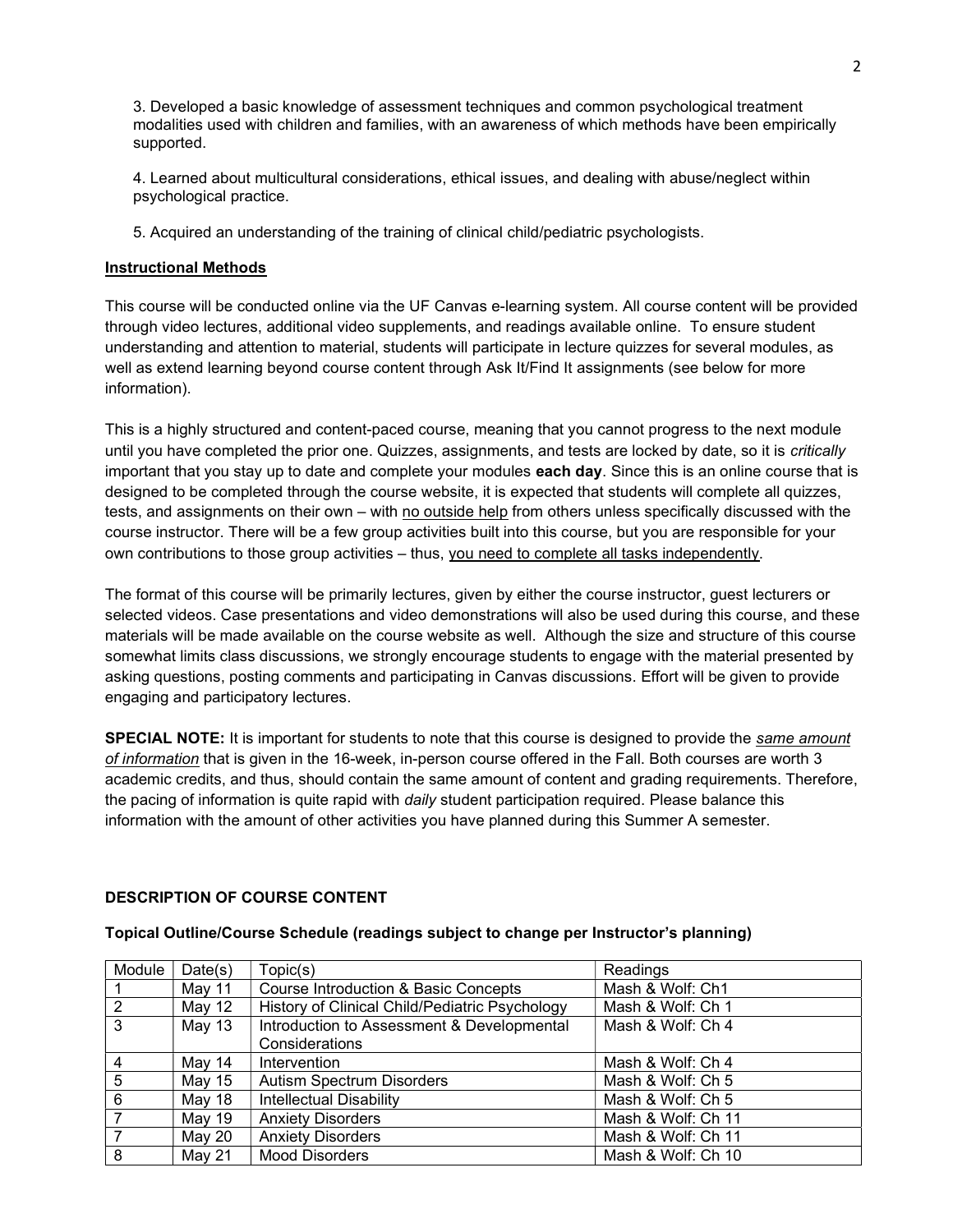| Module | Date(s)       | Topic(s)                                         | Readings                           |
|--------|---------------|--------------------------------------------------|------------------------------------|
| 8      | May 22        | <b>Mood Disorders</b>                            | Mash & Wolf: Ch 10                 |
|        | <b>May 25</b> | HOLIDAY- go get some sun!                        |                                    |
| 9      | May 26        | <b>ADHD</b>                                      | Mash & Wolf: Ch 8                  |
| 10     | May 27        | <b>Other Externalizing Disorders</b>             | Mash & Wolf: Ch 9                  |
| 11     | May 28        | Parent-Child Interaction Therapy                 | Mash & Wolf: Ch 9                  |
|        | <b>May 29</b> | <b>App Review Due!</b>                           |                                    |
| 12     | June 1        | Introduction to Pediatric Psychology             | Mash & Wolf: Ch 13                 |
|        |               |                                                  | La Greca & Mackey (2009)           |
| 13     | June 2        | Pediatric Trauma                                 | Cohen & Mannarino (2004)           |
| 14     | June 3        | Health Risk Behaviors/Pediatric HIV              | Ledlie (2001)                      |
| 15     | June 4        | Sleep                                            | Meltzer & Mindell (2006)           |
| 16     | June 5        | Cystic Fibrosis/Asthma                           | Powers (2015)                      |
|        |               |                                                  | Everhart et al. (2011)             |
| 17     | June 8        | <b>Obesity/Eating Disorders</b>                  | Jackson et al. (2007)              |
|        |               | <b>Infographic Due!</b>                          | Mash & Wolfe: Ch 14                |
| 18     | June 9        | <b>Gastrointestinal Disorders</b>                | Cunningham & Banez (2006)          |
| 19     | June 10       | Pediatric Transplant                             | Parmar (2003)                      |
| 20     | June 11       | Sickle Cell Anemia                               | Balsamo et al. (2019)              |
| 21     | June 12       | Cancer                                           | Vannatta, Salley & Gerhardt (2009) |
| 22     | June 15       | Pediatric Pain                                   | Cohen, Maclaren & Lim (2008)       |
| 23     | June 16       | <b>Pediatric Burns</b>                           | Landolt et al. (2002)              |
| 24     | June 17       | <b>Diabetes</b>                                  | Wysocki, Buckloh, & Grecco (2009)  |
| 25     | June 18       | STUDY DAY - take advantage to prep               |                                    |
|        | June 19       | <b>FINAL EXAM</b> (covering all course material) |                                    |

# Course Materials and Technology

Required Text: Mash, E.J. & Wolfe, D.A. (2016). Abnormal Child Psychology (6th ed.). ISBN-10: 1305105427 | ISBN-13: 978-1305105423

This text has been ordered through the UF Text Adoption service and should be available at the bookstore. Used copies may also be available online. Assigned readings are listed below according to the lecture they accompany. Additional readings will be available for download on the course website for use with Adobe Acrobat Reader.

## Additional Readings

- 1. Balsamo, L., Shabanova, V., Carbonella, J., Szondy, M. V., Kalbfeld, K., Thomas, D. A., ... & Pashankar, F. (2019). Improving Care for Sickle Cell Pain Crisis Using a Multidisciplinary Approach. Pediatrics, 143(5), e20182218.
- 2. Casey, R.L., & Brown, R.T. (2003). Psychological aspects of hematologic diseases. Child & Adolescent Psychiatric Clinics of North America, 12, 567-584.
- 3. Cohen, L., Maclaren, J., Lim, C.S. (2008). Pain and Pain Management. In Steele, Elkin, Robers (Eds.) Handbook of Evidence Based Therapies for Children and Adolescents: Bridging Science and Practice. (pp.281-295). Springer.
- 4. Cohen, J. A., & Mannarino, A. P. (2004). Treatment of childhood traumatic grief. Journal of Clinical Child and Adolescent Psychology, 33, 819-831.
- 5. Cunningham, C. L., & Banez, G. A. (2007). Pediatric Gastrointestinal Disorders: Prevalence, Costs, and Rationale for a Biopsychosocial Approach. In Cunningham & Benez (Eds.) Pediatric gastrointestinal disorders: Biopsychosocial assessment and treatment, (pp 1-12). Springer Science & Business Media.
- 6. Everhart, R. S., Kopel, S., McQuaid, E. L., Salcedo, L., York, D., Potter, C., & Koinis-Mitchell, D. (2011). Differences in environmental control and asthma outcomes among urban Latino, African American, and non-Latino White families. Pediatric Allergy, Immunology, and Pulmonology, 24, 165- 169.
- 7. Jackson, D., Wilkes, L., & McDonald, G. (2007). 'If I was in my daughter's body I'd be devastated': Women's experiences of mothering an overweight or obese child. Journal of Child Health Care, 11(1), 29-39.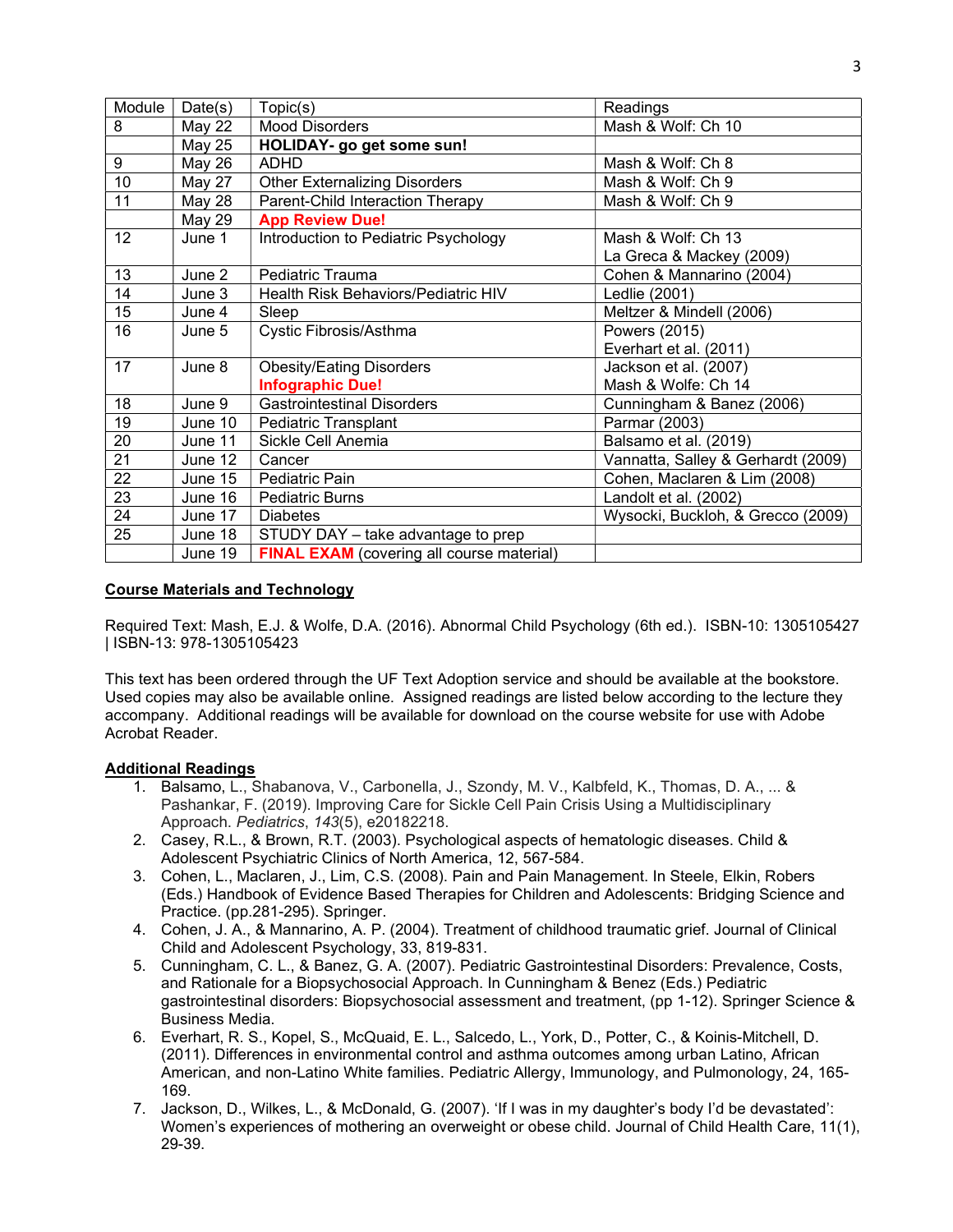- 8. La Greca, A.M. & Mackey, E. (2009). Adherence to pediatric treatment regimens. In M. Roberts & R. Steele (Eds.), Handbook of Pediatric Psychology, 4th edition (pp. 130-152). New York, NY: Guilford Press.
- 9. Landolt, M. A., Grubernmann, S., & Meuli, M. (2002). Family impact greatest: Predictors of quality of life and psychological adjustment in pediatric burn survivors. Journal of Trauma, 53, 1146-1151.
- 10. Ledlie, S.W. (2001). The psychosocial issues of children with perinatally acquired HIV disease becoming adolescents: A growing challenge for providers. AIDS Patient Care and STD's, 15(5), 231- 236.
- 11. Meltzer, L. J., & Mindell, J. A. (2006). Sleep and sleep disorders in children and adolescents. Psychiatric Clinics of North America, 29(4), 1059-1076.
- 12. Parmar, G., Wu, J.W., Chan, K.W. (2003). Bone marrow donation in childhood: One donor's perspective. Psycho-Oncology, 12, 91-94.
- 13. Powers SW, Stark LJ, Chamberlin LA, et al. Behavioral and Nutritional Treatment for Preschool-Aged Children With Cystic Fibrosis: A Randomized Clinical Trial. JAMA Pediatrics. 2015;169:e150636.
- 14. Vannatta, I., Salley, C.G., and Gerhardt, C.A. (2009). Pediatric Oncology: Progress and Future Challenges. In M. Roberts & R. Steele (Eds.), Handbook of Pediatric Psychology, 4th edition (pp. 319-333). New York, NY: Guilford Press.
- 15. Wysocki, T.M., Buckloh, L.M., & Greco, P. (2009). The Psychological Context of Diabetes Melilitus in Youths. In M. Roberts & R. Steele (Eds.), Handbook of Pediatric Psychology, 4th edition (pp. 319- 333). New York, NY: Guilford Press.

We will be using E-Learning for this course. The website can be accessed at: https://lss.at.ufl.edu. The syllabus, Powerpoints, and readings will be posted here weekly, in addition to grades when they become available.

For technical support for this class, please contact the UF Help Desk at:

- Learning-support@ufl.edu
- (352) 392-HELP select option 2
- https://lss.at.ufl.edu/help.shtml

## ACADEMIC REQUIREMENTS AND GRADING

## **Assignments**

Lecture Quizzes (15% of your grade): Lecture quizzes will be available approximately 3 times per week following your completion of the lecture videos. These quizzes are intended to support your ability to keep up with the material each day as well as provide you with examples of the types of questions that will be asked on the Final Exam. Each quiz will be worth 1 point, but there will be multiple quiz questions contributing to that point earned. You may refer back to course material, but quizzes will be time-limited, which means you should have a general sense of the answers or you will not have time to complete every question.

Final Exam (25% of your grade): There will be ONE exam: a cumulative final. The exam will cover material from lectures, videos, and readings. The format of exams will be multiple choice and short answer. There will be no make-up exams, except for documented medical reasons (i.e., physician note). If you miss the exam, you will receive a score of zero on that exam. Any arrangements to change the date of the exam must be made early in the semester or they will not be considered.

App Review Paper (10% of your grade): Midway through the course, students will be expected to complete a review of a smartphone app or other technology-based intervention (e.g., virtual reality for mindfulness) that can be used for intervention with a patient population (e.g., adolescents with anxiety; pediatric patients undergoing an invasive medical procedure). This review will be less than one page of single-spaced text (brevity is preferred) that will contain four sections: 1) A description of the app/tool; 2) A description of how it is used with the specific target population; 3) A discussion of the evidence-base for use of the tool (e.g., any randomized control trials?); and 4) Your opinion on the utility of the tool for use with the population it is designed to target. More information will be provided via Canvas as the assignment due date approaches.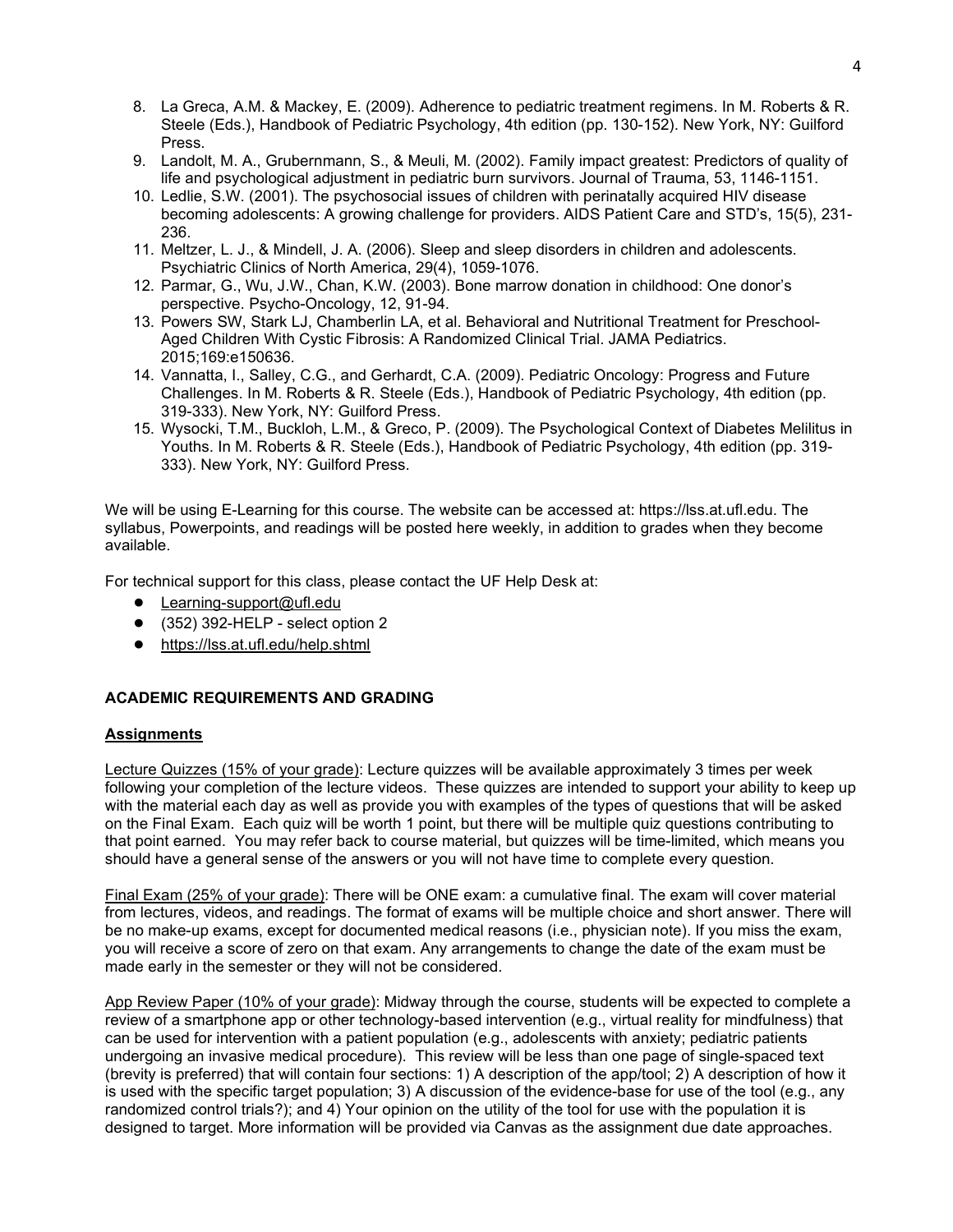Infographic (20% of your grade): Infographics are visual depictions of data and ideas used to generate interest in various topics and communicate information concisely and simply. For this assignment, you will develop a one-page infographic designed to quickly, clearly, and accurately present information in a visually stimulating way. The presentation of information must be novel, and the information depicted must be comprehensive enough to communicate the message without additional explanation. For the infographic, you must select one pathology discussed in class (can be clinical child or pediatric psychology oriented) and visually depict how this pathology manifests itself uniquely in child or adolescent populations. Prior classes gave feedback that this assignment took them longer than they estimated it would take, so start early and ask me for feedback in advance of the due date.

As you design your infographic, consider what information would be relevant to: 1) persuade policy makers about the particular health issue you have selected and 2) generate interest or provide information to the general public with little to no prior knowledge of your selected topic. Projects will be graded based on the quantity (provision of appropriate – not too much or too little – amount of information) and quality (information depicted is accurate and evidence-based, goes beyond content provided in class or readings) of information provided, innovation in data presentation (data is organized, interesting, and visually appealing), and public health relevance (information is important and understandable to a lay audience) of the information provided. The information you provide must have solid scientific evidence with specific sources to support claims and data summaries. You must provide a list of references/sources to support the information you have provided in your infographic. You may provide a 500 maximum word summary detailing the approach and strengths of your particular approach to the infographic if you feel it will assist me in understanding the thought process behind your final product, although this is not a requirement of the assignment.

There are many tools online that can be useful for creation of infographics such as the following:

- http://www.freepik.com/free-vector/infographic-elements-pack\_772624.htm
- http://www.easel.ly/blog/category/infographic-templates/
- http://www.dreamstime.com/photos-images/infographic.html

Here are a few examples of infographics of varying quality:

- http://www.who.int/violence\_injury\_prevention/road\_safety\_status/2013/facts/magnitude\_web.jpg
- http://www.paho.org/world-health-day-2014/wp-content/uploads/2014/03/WHDInfographic.pdf
- http://www.publichealthontario.ca/en/eRepository/OHP\_infog\_Foodborne\_2014.pdf
- Additional examples posted on Canvas from prior classes

Ask It/Find It (30% of your grade): Every week, you will be required to either submit one question or respond to a question and answer submitted by one of your peers via the course website related to the readings or other course materials and utilize the academic resources you have at hand here at the University of Florida (e.g., libraries, faculty experts, National Institute of Health websites) to answer your question. You will be expected to ask a question that falls outside the range of easy logic or common sense (e.g., "Do anxiety disorders cause children to miss school days?" would NOT be an acceptable question) and extends your learning from course content in some way (e.g., "What type of anxiety disorders are most related to student school refusals?" would be an appropriate, extending question). Each Ask It/Find It assignment is worth 3 points: 1 point for a thoughtful question that extends **beyond** course content provided; 1 point for a thoughtful answer to your question; and 1 point for the reference for the academic resource that supported your answer to your question.

Ask It/Find It assignments can be submitted early but will not be accepted late. The first one for each week is due by Wednesday at noon and the second one is due by Friday at 5pm. Content from your submission must be unique from content provided by course readings and lecture. You must provide a citation from a reliable academic source (e.g., NOT Wikipedia) for each Ask It/Find It submitted. You will lose points if the source is not a peer-reviewed journal or other reputable academic source. Course readings and lecture cannot serve as your cited resource.

Resources that can be helpful for completion of this task include:

 Academic journals available through PubMed or Google Scholar such as Pediatrics, Journal of Clinical Child and Adolescent Psychology, or Journal of Child and Adolescent Psychiatry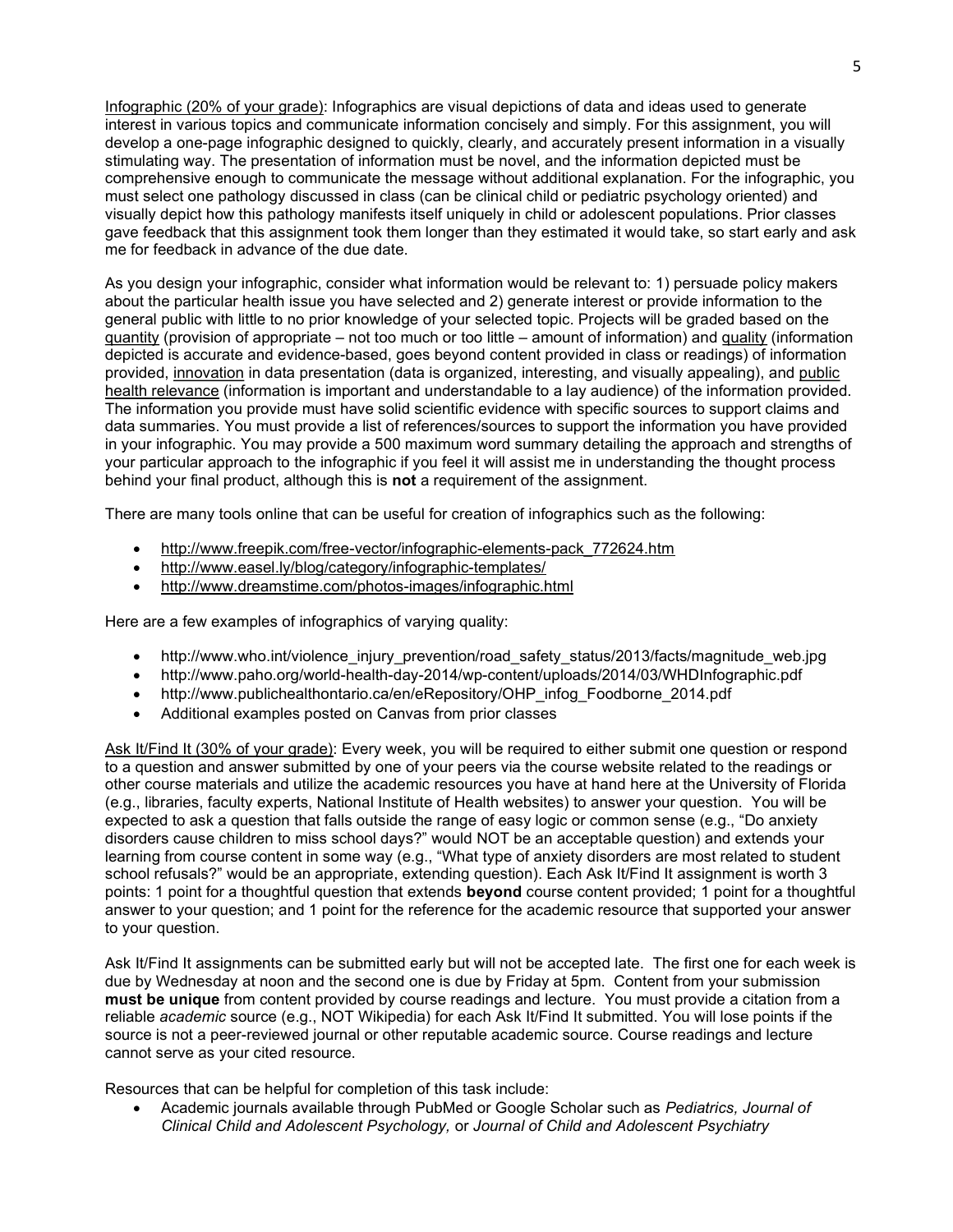- Research related websites such as NIH institutes: NIDA (https://www.drugabuse.gov/), NICHD (https://www.nichd.nih.gov/), or other found here (https://www.nih.gov/institutes-nih/list-nih-institutescenters-offices)
- Additional websites on child development such as the Administration for Children and Families (https://www.acf.hhs.gov/) or the American Academy of Pediatrics (www.aap.org)

### Grading

Example:

| <b>Requirement</b> | Due date                 | % of final grade |  |  |  |
|--------------------|--------------------------|------------------|--|--|--|
| Ask It/Find It     | <b>Twice Weekly</b>      | 30%              |  |  |  |
| Lecture Quizzes    | Two - Three Times Weekly | 15%              |  |  |  |
| App Review         | May 29th                 | 10%              |  |  |  |
| Infographic        | June 8th                 | 20%              |  |  |  |
| Final Exam         | June 19th                | 25%              |  |  |  |

Point system used (i.e., how do course percentage points translate into letter grades).

| Еханре.<br><b>Points</b><br>earned | 94-<br>100 | $90-$<br>93 | $87 -$<br>89 | 83-<br>86 | 80-<br>82 | 77.<br>79              | 73-<br>76   | 70-<br>72     | $67 -$<br>69 | 63-<br>66 | 60-<br>62 | <b>Below</b><br>60 |
|------------------------------------|------------|-------------|--------------|-----------|-----------|------------------------|-------------|---------------|--------------|-----------|-----------|--------------------|
| Letter<br>Grade                    | A          | $A -$       | B+           | B         | в.        | $\sim$<br>$\mathbf{C}$ | $\sim$<br>ັ | $\sim$<br>ັບ− | D+           | D         | ∍<br>− —  | –                  |

| Letter<br>Grade        | A   | А-   | B+   | Ð   | в-   | C+   | ◠<br>ັ | $\sim$<br>v- | D+  | D   | -ש   | Е<br>∽ | WF  |     | <b>NG</b> | S-U |
|------------------------|-----|------|------|-----|------|------|--------|--------------|-----|-----|------|--------|-----|-----|-----------|-----|
| Grade<br><b>Points</b> | 4.0 | 3.67 | 3.33 | 3.0 | 2.67 | 2.33 | 2.0    | 1.67         | .33 | .0. | 0.67 | 0.0    | 0.0 | 0.0 | 0.0       | 0.0 |

For greater detail on the meaning of letter grades and university policies related to them, see the Registrar's Grade Policy regulations at:

http://catalog.ufl.edu/ugrad/current/regulations/info/grades.aspx

## Exam Policy

There will be no make-up exams, except for documented medical reasons (i.e., physician note) or extreme personal situations that are verified and approved by the instructor prior to the exam date. If you miss an exam, you will receive a score of zero on that exam. Students who *must* miss class on the day of an exam may request arrangements to take the exam early, pending approval by the instructor. These arrangements must be made early in the semester. If you will miss a class or need to leave a class early please let the instructor know in advance.

#### Policy Related to Make up Exams or Other Work

Any requests for make-ups due to technical issues MUST be accompanied by the ticket number received from LSS when the problem was reported to them. The ticket number will document the time and date of the problem. You MUST e-mail me within 24 hours of the technical difficulty if you wish to request a make-up.

Late infographic and app review assignments will be accepted with a 10% decrease in overall grade for every day late. Late assignments one week past the due date will not be accepted and will receive a grade of "0".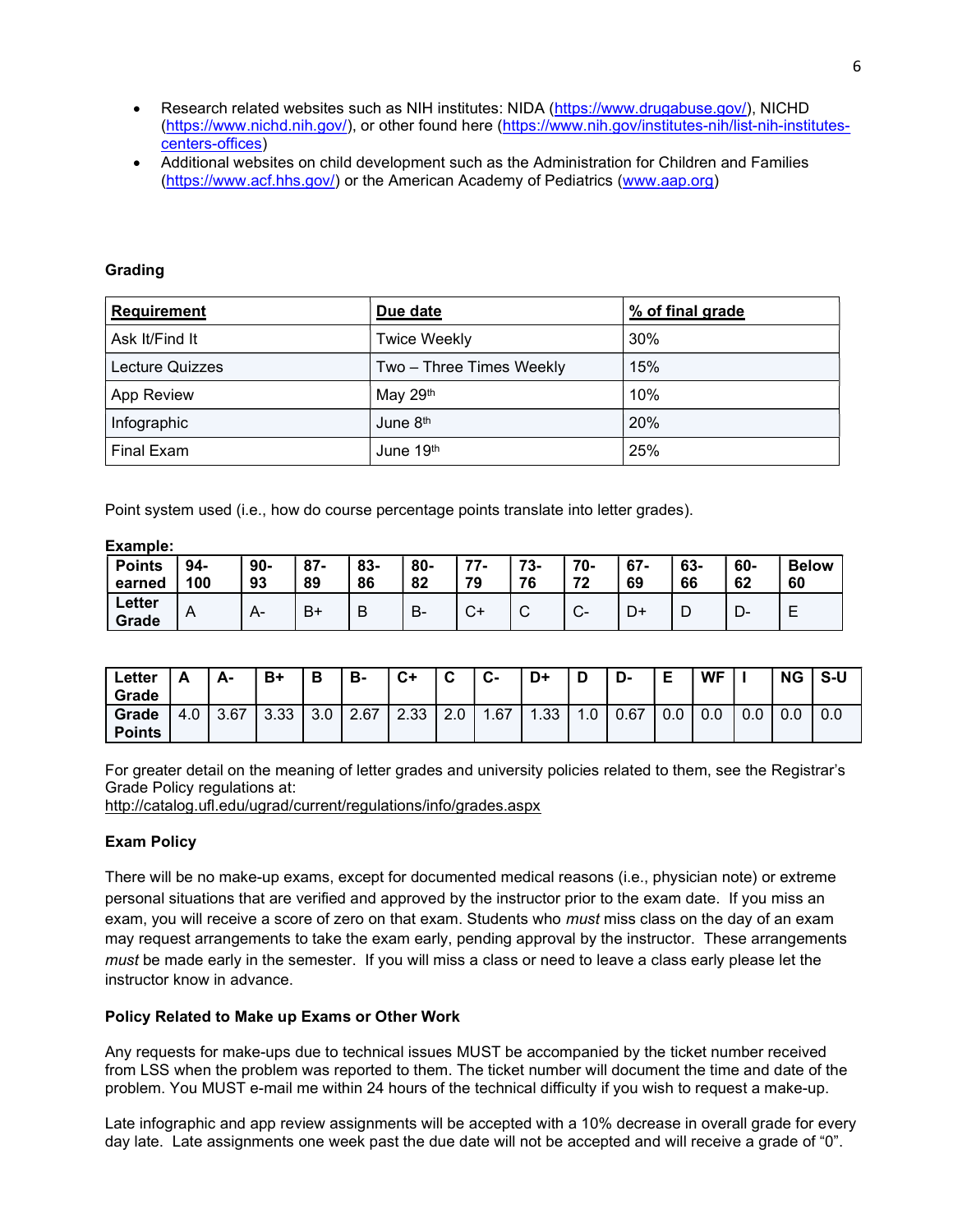Ask It/Find It assignments are due before the start of the next module's class and will not receive credit if completed late.

#### Policy Related to Required Class Participation

You are required to participate fully in the course modules by consuming the content provided, completing lecture quizzes when available, and submitting assignments by their due dates online. If you have any difficulty in completing any portion of the course, please alert Dr. Gabrielli as soon as possible.

Please note all faculty are bound by the UF policy for excused absences. For information regarding the UF Attendance Policy see the Registrar website for additional details: https://catalog.ufl.edu/ugrad/current/regulations/info/attendance.aspx

#### Policy Related to Guests Attending Class:

Only registered students are permitted to utilize course materials. Students are responsible for course material regardless of attendance. For additional information, please review the Classroom Guests of Students policy in its entirety. Link to full policy: http://facstaff.phhp.ufl.edu/services/resourceguide/getstarted.htm

# STUDENT EXPECTATIONS, ROLES, AND OPPORTUNITIES FOR INPUT

#### Expectations Regarding Course Behavior

Laptop, Cell Phone, and Newspaper Policy: Given that class lectures are available online, laptops will be allowed as part of course participation. Assignments are expected to be completed independently (that means, without any help from peers or others). I appreciate your cooperation.

## Academic Integrity

Students are expected to act in accordance with the University of Florida policy on academic integrity. As a student at the University of Florida, you have committed yourself to uphold the Honor Code, which includes the following pledge:

#### "We, the members of the University of Florida community, pledge to hold ourselves and our peers to the highest standards of honesty and integrity."

You are expected to exhibit behavior consistent with this commitment to the UF academic community, and on all work submitted for credit at the University of Florida, the following pledge is either required or implied:

#### "On my honor, I have neither given nor received unauthorized aid in doing this assignment."

It is your individual responsibility to know and comply with all university policies and procedures regarding academic integrity and the Student Honor Code. Violations of the Honor Code at the University of Florida will not be tolerated. Violations will be reported to the Dean of Students Office for consideration of disciplinary action. For additional information regarding Academic Integrity, please see Student Conduct and Honor Code or the Graduate Student Website for additional details: https://www.dso.ufl.edu/sccr/process/student-conduct-honor-code/

http://gradschool.ufl.edu/students/introduction.html

Please remember cheating, lying, misrepresentation, or plagiarism in any form is unacceptable and inexcusable behavior.

## Online Faculty Course Evaluation Process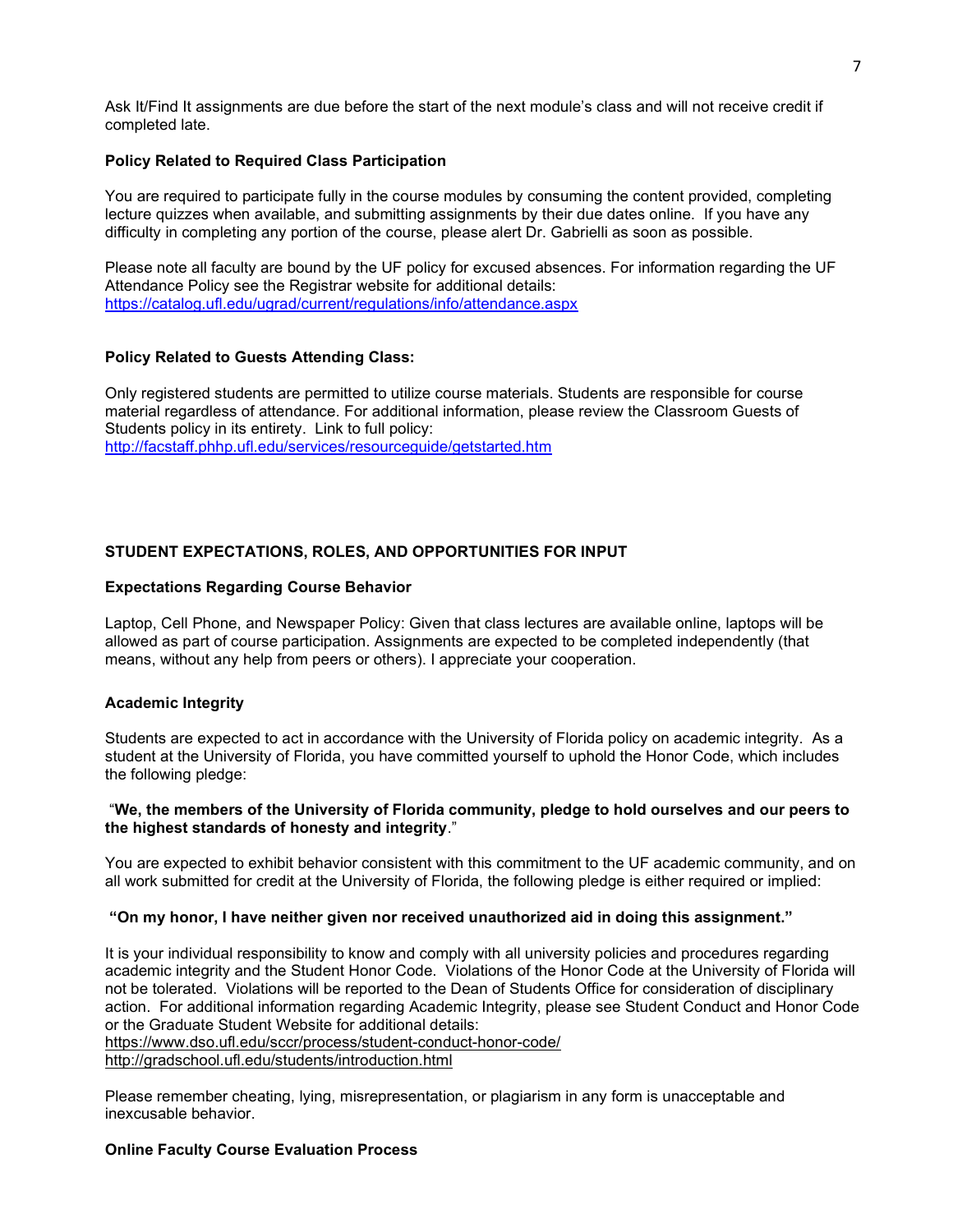Students are expected to provide feedback on the quality of instruction in this course by completing online evaluations at https://evaluations.ufl.edu. Evaluations are typically open during the last two or three weeks of the semester, but students will be given specific times when they are open. Summary results of these assessments are available to students at https://evaluations.ufl.edu/results/.

I greatly value student evaluations and will utilize course evaluations to make ongoing improvements to the course as well as adjust my teaching style and course expectations to improve learning outcomes for students.

## Online Faculty Course Evaluation Process

Students are expected to provide feedback on the quality of instruction in this course by completing online evaluations at https://evaluations.ufl.edu. Evaluations are typically open during the last two or three weeks of the semester, but students will be given specific times when they are open. Summary results of these assessments are available to students at https://evaluations.ufl.edu/results/.

I greatly value student evaluations and will utilize course evaluations to make ongoing improvements to the course as well as adjust my teaching style and course expectations to improve learning outcomes for students.

# SUPPORT SERVICES

# Accommodations for Students with Disabilities

If you require classroom accommodation because of a disability, it is strongly recommended you register with the Dean of Students Office http://www.dso.ufl.edu within the first week of class or as soon as you believe you might be eligible for accommodations. The Dean of Students Office will provide documentation of accommodations to you, which you must then give to me as the instructor of the course to receive accommodations. Please do this as soon as possible after you receive the letter. Students with disabilities should follow this procedure as early as possible in the semester. The College is committed to providing reasonable accommodations to assist students in their coursework.

## Counseling and Student Health

Students sometimes experience stress from academic expectations and/or personal and interpersonal issues that may interfere with their academic performance. If you find yourself facing issues that have the potential to or are already negatively affecting your coursework, you are encouraged to talk with an instructor and/or seek help through University resources available to you.

- The Counseling and Wellness Center 352-392-1575 offers a variety of support services such as psychological assessment and intervention and assistance for math and test anxiety. Visit their web site for more information: http://www.counseling.ufl.edu. On line and in person assistance is available.
- You Matter We Care website: http://www.umatter.ufl.edu/. If you are feeling overwhelmed or stressed, you can reach out for help through the You Matter We Care website, which is staffed by Dean of Students and Counseling Center personnel.
- The Student Health Care Center at Shands is a satellite clinic of the main Student Health Care Center located on Fletcher Drive on campus. Student Health at Shands offers a variety of clinical services. The clinic is located on the second floor of the Dental Tower in the Health Science Center. For more information, contact the clinic at 392-0627 or check out the web site at: https://shcc.ufl.edu/
- Crisis intervention is always available 24/7 from: Alachua County Crisis Center: (352) 264-6789 http://www.alachuacounty.us/DEPTS/CSS/CRISISCENTER/Pages/CrisisCenter.aspx

Do not wait until you reach a crisis to come in and talk with us. We have helped many students through stressful situations impacting their academic performance. You are not alone so do not be afraid to ask for assistance.

# Inclusive Learning Environment